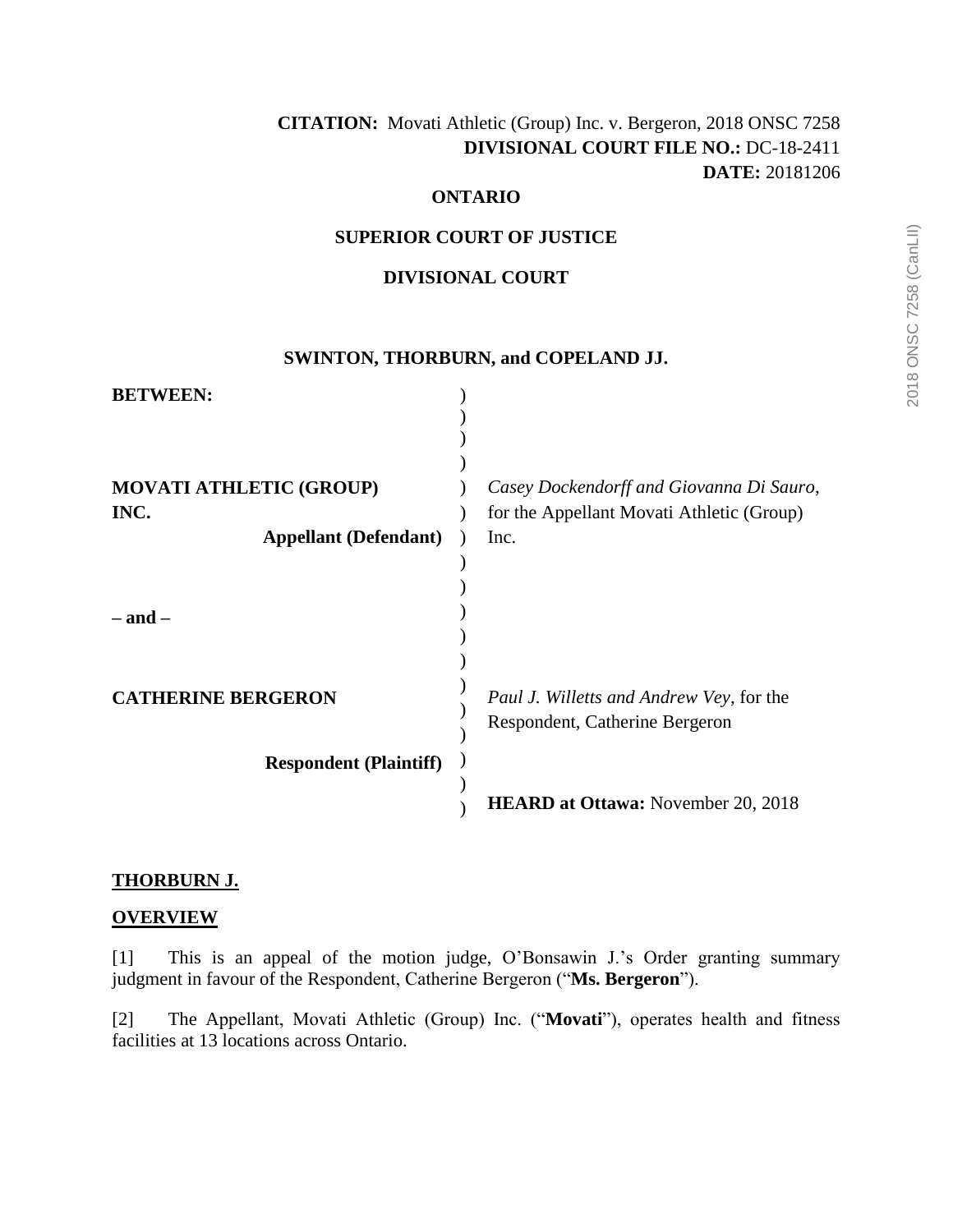[3] Ms. Bergeron was General Manager of Movati's health and fitness facility in Orleans, from August 4, 2015 to December 5, 2016. She was paid a salary of approximately \$90,000 per year.

[4] Her terms of employment were set out in a written employment agreement. Ms. Bergeron reviewed the Agreement and had an opportunity to obtain legal advice before signing the Agreement. The termination clause in her contract of employment ("**the termination clause**") provides as follows:

> Movati Athletic Inc. may terminate your employment without cause at any time during the term of your employment upon providing you with notice or pay in lieu of notice, and severance, if applicable, pursuant to the *Employment Standards Act*, 2000 and subject to the continuation of your group benefits coverage, if applicable, for the minimum period required by the *Employment Standards Act*, 2000 as amended from time to time.

[5] It is agreed that the employment agreement complies with the *Employment Standards Act, 2000*, S.O. 2000, c. 41 ("*ESA*").

[6] Movati terminated Ms. Bergeron's employment without cause on December 5, 2016.

[7] Movati agreed to pay Ms. Bergeron two weeks' pay in lieu of notice pursuant to the minimum period required by the *ESA*. Movati in fact paid Ms. Bergeron for four weeks and does not seek to recover the two weeks of pay paid in error. Ms. Bergeron was also paid her outstanding vacation pay and maintained her group benefits coverage for two weeks following her termination.

[8] Ms. Bergeron secured alternative work as a Mortgage Representative on January 1, 2017. She did not seek further employment as of February 2017.

[9] In granting Ms. Bergeron's motion for summary judgment, the motion judge held at paragraph 25 of her decision that,

> Movati cannot rely on the termination clause in Ms. Bergeron's employment agreement to contract out of its obligations under the common law. Consequently, Ms. Bergeron is entitled to a notice period as per the common law [of three months' pay].

[10] She held that in order for a termination provision to displace common law rights, "a high degree of clarity is required. Any ambiguity will be resolved in favour of the employee and against the employer who drafted the agreement". She held that the termination clause was not clear and that because it was ambiguous, the interpretation of the words must be resolved in Ms. Bergeron's favour.

[11] She noted that the wording did not contain any explanation or warning sign. She held that if the termination provision had contained wording such as, "upon termination, severance, if applicable will be paid **only** pursuant to the *Employment Standards Act*…**only** for the minimum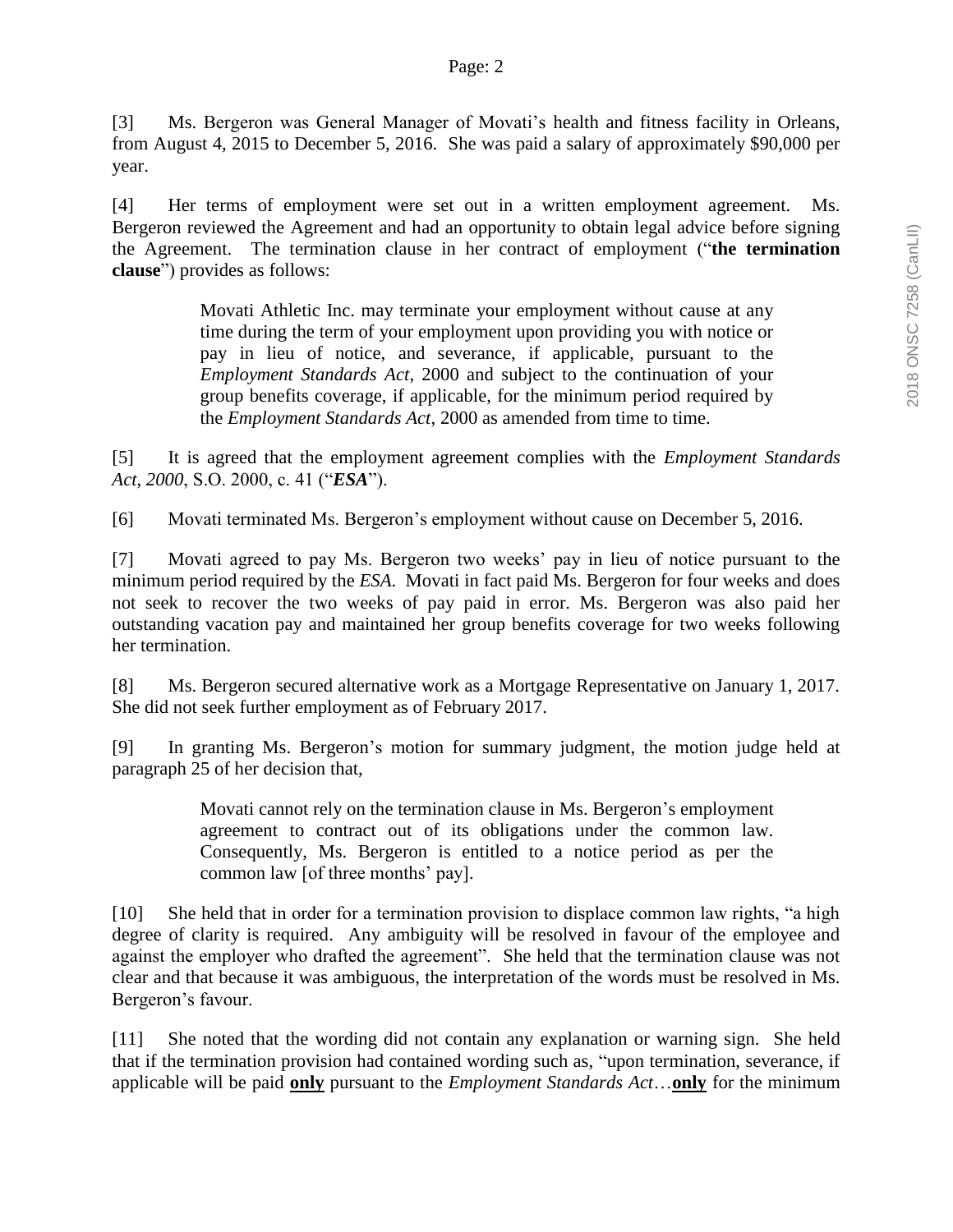period required by the *Employment Standards Act*…" the language would be rendered clear such that the presumption of reasonable notice at common law could be rebutted.

[12] Lastly she noted that Ms. Bergeron would not be aware of the implication of the termination clause and was vulnerable as an employee signing an employment agreement.

[13] The motion judge determined that Movati must pay to Ms. Bergeron \$3,067.71 in lieu of notice, \$15,345.07 for her 2016 bonus and one month and one week for her 2017 bonus, and damages for the lost employment benefits during the three months of the notice period fixed at 10% of Ms. Bergeron's base salary minus the two weeks already paid.

# **THE ISSUE:**

[14] The Appellant Movati seeks to overturn the Order granting summary judgment and awarding the Respondent, Ms. Bergeron's claim for damages, including damages in lieu of reasonable notice at common law, bonus payments during the notice period, and the value of the Respondent's employment benefits during this period. The Appellant does not challenge the quantum *per se*, but rather the fact that there is a right to reasonable notice at common law (not the minimum allowed pursuant to the *ESA*).

[15] The central issue before the motion judge was whether the termination clause was sufficiently clear to rebut the presumption of reasonable notice at common law.

## **COURT'S JURISDICTION:**

[16] The Divisional Court has jurisdiction to hear this appeal pursuant to s. 19(1.2) of the *Courts of Justice Act*, R.S.O. 1990, c. C.43 as this is a final order of a judge of the Superior Court of Justice, as described in s. 19 and the appeal pertains to a payment of less than \$50,000, excluding costs.

## **STANDARD OF REVIEW:**

[17] On a pure question of law, the standard of review is correctness. An appellate court is free to replace the opinion of the trial judge with its own: *Housen v. Nikolaisen*, 2002 SCC 33, [2002] 2 S.C.R. 235, at para. 8.

[18] Legal errors made in the course of contractual interpretation include "the application of an incorrect principle, the failure to consider a required element of a legal test, or the failure to consider a relevant factor": *Creston Moly Corp v. Sattva Capital Corporation*, 2014 SCC 53 (SCC) at para. 53. Findings of fact by contrast, are not to be reversed unless the trial judge made a "palpable and overriding error": *[Stein v. The Ship "Kathy K"](https://webmail.ontario.ca/owa/redir.aspx?C=tnZ1RMzDva5EZoDwDpzjQoYhdMNs-MepCdnAEyNkXvPFKllGrkzWCA..&URL=https%3a%2f%2fnextcanada.westlaw.com%2fLink%2fDocument%2fFullText%3ffindType%3dY%26serNum%3d1976025140%26pubNum%3d0005156%26originatingDoc%3dI22f7a8fb0d9e452ee0440003ba0d6c6d%26refType%3dIC%26originationContext%3ddocument%26transitionType%3dDocumentItem%26contextData%3d(sc.Keycite))*, [1976] 2 S.C.R. 802; *Housen*, at [para.10.](https://webmail.ontario.ca/owa/redir.aspx?C=tnZ1RMzDva5EZoDwDpzjQoYhdMNs-MepCdnAEyNkXvPFKllGrkzWCA..&URL=https%3a%2f%2fnextcanada.westlaw.com%2fLink%2fDocument%2fFullText%3ffindType%3dY%26serNum%3d1976025140%26pubNum%3d0005156%26originatingDoc%3dI22f7a8fb0d9e452ee0440003ba0d6c6d%26refType%3dIC%26originationContext%3ddocument%26transitionType%3dDocumentItem%26contextData%3d(sc.Keycite))

[19] Contractual interpretation however is considered to be a question of mixed fact and law to be reviewed on a standard of palpable and overriding error: *Sattva* at para. 50 and *Ledcor Construction Ltd. v. Northbridge Indemnity Insurance Corp*., 2016 SCC 37, [2016] 2 S.C.R. 23 at para. 21.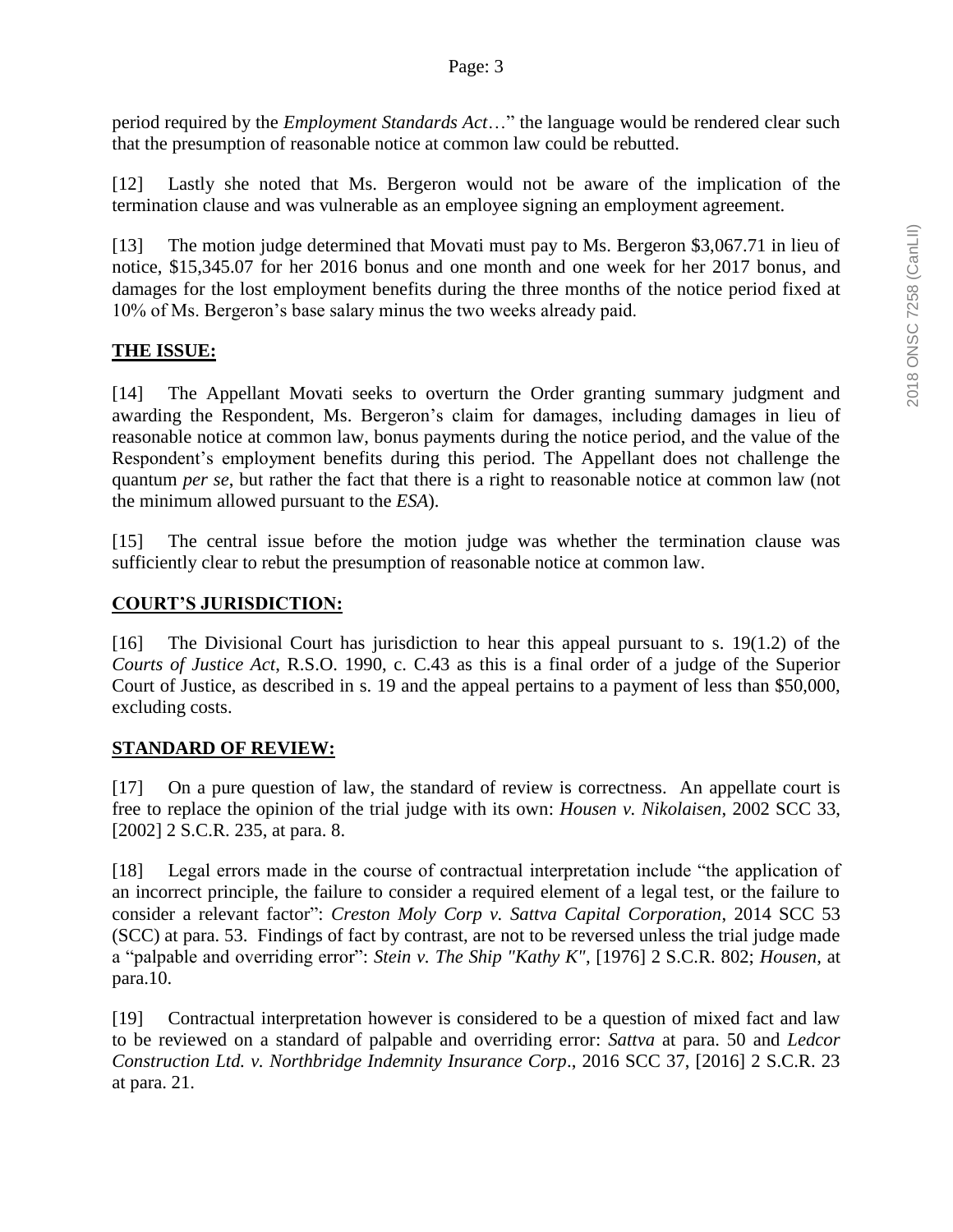[20] The issue of whether the wording in this termination clause displaces the common law right is an issue of mixed fact and law subject to the more deferential standard of review of palpable and overriding error.

#### **ANALYSIS AND CONCLUSION:**

[21] The motion judge held that the termination clause was not sufficiently clear to displace the right to common law notice. The issue is whether in so doing, she made a palpable and overriding error.

#### *The Position of the Parties*

- [22] The Appellant submits that:
	- i. The motion judge erred in law in finding that the termination clause was not sufficiently clear. The inclusion of the reference in the termination clause that Movati may terminate without cause upon "providing you with notice or pay in lieu of notice, and severance, if applicable, pursuant to the *Employment Standards Act, 2000* and subject to the continuation of group benefits … for the minimum period required by the *Employment Standards Act"* is clear, unambiguous and therefore sufficient to rebut the common law presumptive right to reasonable notice;
	- ii. The motion judge erred in law in finding ambiguity as ambiguity requires a finding that there are two reasonable interpretations. The motion judge failed to articulate a second reasonable interpretation of the provision;
	- iii. The motion judge erred in finding that the termination clause should have contained an "explanation or warning sign" or specific words as there is no such requirement at law; and
	- iv. The motion judge erred in placing overwhelming emphasis on the importance of Ms. Bergeron's subjective assertion that she did not understand the implications of the provision in interpreting the termination clause.
- [23] The Respondent submits that:
	- i. The termination clause is not clear and the mere reference to the *ESA* is not sufficient to show that the *ESA* is a ceiling rather than a floor;
	- ii. The employment agreement must be read as a whole. In so doing, there is an ambiguity when the wording of the termination clause is compared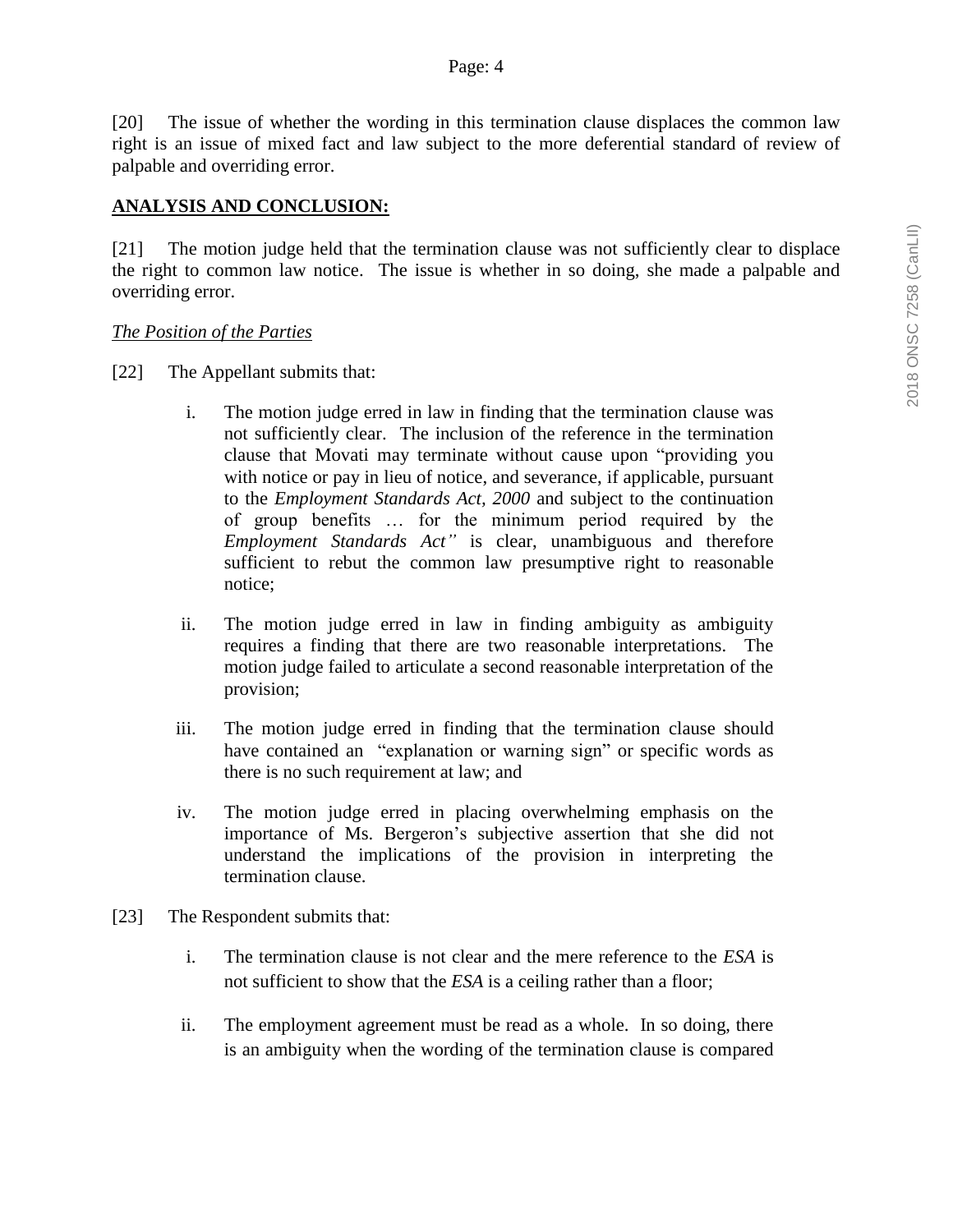with the wording of the probation termination clause in the agreement; and

iii. While the motion judge did refer to Ms. Bergeron's assertion that she did not understand the implications of the provision, the judge did not place overwhelming emphasis on this factor.

## *The Process to Determine whether the Contract Displaces the Common Law Right to Reasonable Notice*

[24] The steps to be followed in determining whether a contractual provision can rebut common law notice are as follows:

- 1. All contractual provisions must meet the minimum notice requirements for termination without cause set out in the *[ESA](https://www.canlii.org/en/on/laws/stat/so-2000-c-41/latest/so-2000-c-41.html)*: *Machtinger v. HOJ Industries Ltd.*, [1992 CanLII 102 \(SCC\),](https://www.canlii.org/en/ca/scc/doc/1992/1992canlii102/1992canlii102.html) [1992] 1 S.C.R. 986, [1992] S.C.J. No. 41, at p. 998;
- 2. There is a presumption that an employee is entitled to common law notice upon termination of employment without cause;
- 3. Provided minimum legislative requirements are met, an employer can enter into an agreement to contract out of the provision for reasonable notice at common law upon termination without cause: *Nemeth v. Hatch Ltd.,* 2018 ONCA 7, 287 A.C.W.S. (3d) 291 (Ont. C.A.) at para. 11 citing *Machtinger* at pp. 1004-1005;
- 4. The presumption that an employee is entitled to reasonable notice at common law may be rebutted if the contract specifies some other period of notice as long as that other notice period meets or exceeds the minimum requirements in the *[ESA](https://www.canlii.org/en/on/laws/stat/so-2000-c-41/latest/so-2000-c-41.html)*: *Machtinger supra,* at p. 998;
- 5. The intention to rebut the right to reasonable notice at common law "must be clearly and unambiguously expressed in the contractual language used by the parties": *Wood v. Fred Deeley Imports Ltd.*, [2017](https://www.canlii.org/en/on/onca/doc/2017/2017onca158/2017onca158.html)  [ONCA 158](https://www.canlii.org/en/on/onca/doc/2017/2017onca158/2017onca158.html) (CanLII), 134 O.R. (3d) 481, at para. 40;
- 6. The need for clarity does not mean a specific phrase or particular formula must be used, or require the contract to state that "the parties have agreed to limit an employee's common law rights on termination". The wording must however, be "readily gleaned" from the language agreed to by the parties: *Nemeth* at para. 9;
- 7. Any ambiguity will be resolved in favour of the employee and against the employer who drafted the termination clause in accordance with the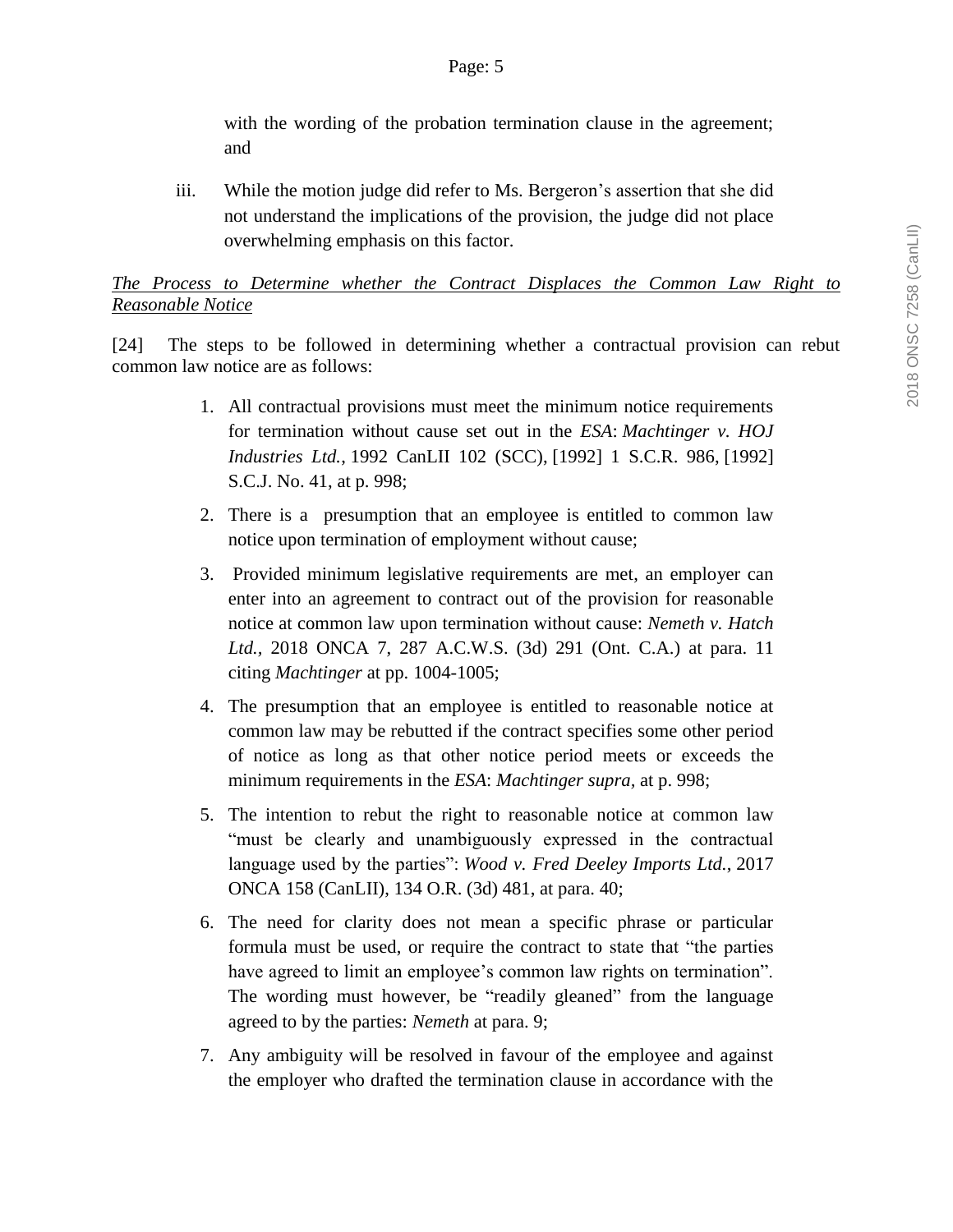principle of *contra proferentum*: *Miller v. A.B.M. Canada Inc.*, [2015](https://www.canlii.org/en/on/onscdc/doc/2015/2015onsc1566/2015onsc1566.html)  [ONSC 1566](https://www.canlii.org/en/on/onscdc/doc/2015/2015onsc1566/2015onsc1566.html) (CanLII), 27 C.C.E.L. (4th) 190, at para. 15 (Div. Ct.); *Ceccol v. Ontario Gymnastic Federation* (2001), [2001 CanLII](https://www.canlii.org/en/on/onca/doc/2001/2001canlii8589/2001canlii8589.html)  [8589 \(ON CA\),](https://www.canlii.org/en/on/onca/doc/2001/2001canlii8589/2001canlii8589.html) 55 O.R. (3d) 614 (C.A.), at para. 45; and

8. Surrounding circumstances may be considered when interpreting the terms of a contract but they must never be allowed to overwhelm the words of the agreement itself: *Sattva* at para. 57.

## *The Motion Judge's Interpretation of the Termination Clause in this Case*

[25] The parties on this appeal agree that the termination clause is enforceable as it meets the minimum requirements set out in the *ESA*.

[26] The motion judge acknowledged that employers can rebut the presumption of reasonable notice by clearly agreeing to a different notice period provided that agreement complies with the minimum requirements set out in the *ESA*.

[27] She found however, that, "In my view, with regards to Ms. Bergeron's Employment Agreement, there was not a high degree of clarity in her termination clause. … The wording of the termination clause must be clear to rebut the presumption of reasonable notice. …The wording of the termination clause was ambiguous and… must be resolved in Ms. Bergeron's favour."

[28] She also held that, "Ms. Bergeron's termination clause did not contain any explanation or warning sign and it said nothing more than Movati will obey the *ESA*. The motion judge then cited an example of language that would be sufficiently clear and added, "The use of the term 'only' would clearly indicate to the prospective employee that she would only be entitled to a notice period as per the *ESA*."

[29] She added that, "While it may be true that Ms. Bergeron had hired and fired employees on behalf of Movati, she would not have been aware of the implication of the termination clause as it read in her Employment Agreement at the time of signature since at that time, she had less bargaining power than Movati. It is quite common that prospective employees are in a more vulnerable state when signing an employment contract."

[30] She concluded by saying that, "Based on the reasons above, I find that Movati cannot rely on the termination clause in Ms. Bergeron's Employment Agreement to contract out of its obligations under the common law. Consequently, I find that Ms. Bergeron is entitled to a notice period as per the common law."

## *The Clarity of the Wording of the Termination Clause*

*(a) Wording of the Legislation and the Termination Clause*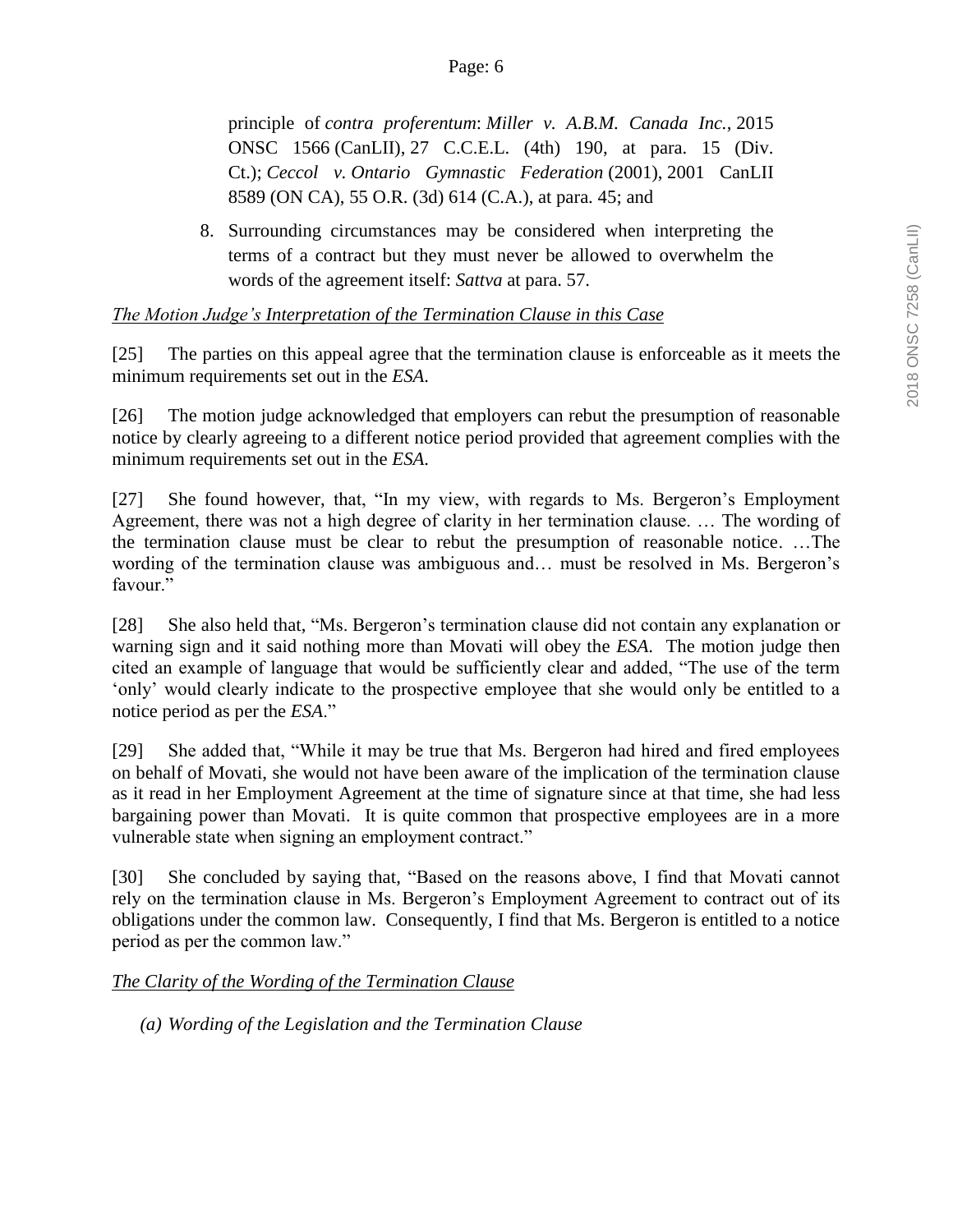[31] The *Employment Standards Act* outlines what provincial legislators deem to be fair minimum notice provisions on termination.

[32] Section 57 of the *ESA* provides that notice of termination shall be given "at least two weeks before the termination", if the employee's period of employment is one year or more and fewer than three years. This sets out the statutory minimum notice to be met, given Ms. Bergeron's length of service.

[33] The termination clause in the Agreement provides that Movati may terminate the employment without cause "at any time during the term of your employment upon providing you with notice or pay in lieu of notice, and severance, if applicable, pursuant to the *Employment Standards Act*, *2000* and subject to the continuation of your group benefits coverage, if applicable, for the minimum period required by the *Employment Standards Act*, *2000* as amended from time to time." (Emphasis added)

[34] Section 60 of the *ESA* provides that, "[d]uring a notice period under section 57… the employer … shall continue to make whatever benefit plan contributions would be required to be made in order to maintain the employee's benefits under the plan until the end of the notice period". Nothing in the *ESA* requires group benefits to be paid for the duration of the notice period if that notice period exceeds the notice requirements set out in s. 57 of the *ESA*.

[35] The question before the motion judge was whether the Agreement clearly specifies some period of notice, which meets or exceeds the minimum requirements set out in the legislation so as to rebut the presumption that reasonable notice in accordance with the common law applies: *Machtinger* at p. 998; and *Nemeth* at para. 8.

[36] The words "pursuant to the *ESA*" may be interpreted to mean that the notice period in the termination clause complies with the minimum requirements in the legislation, but they do not clearly provide that reasonable notice at common law no longer applies.

*(b) Reading the Termination Clause in the Context of the Agreement as a Whole*

[37] The Supreme Court of Canada has confirmed that "contracts must be read as a whole, giving the words their ordinary and grammatical meaning": *Sattva* at para. 47. This assists the court to determine the objective intentions of the parties to the agreement.

[38] When the language of the termination clause is compared with the language in the termination clause for Ms. Bergeron while she was on probation ("**the probation clause**"), it is apparent that Movati used different wording.

[39] The probation clause limits Ms. Bergeron's receipt of notice of termination during the probationary period to: "only providing you with the minimum notice necessary to ensure compliance with the [*ESA*] as amended from time to time" (emphasis added).

[40] The differences between the language in the two clauses are as follows: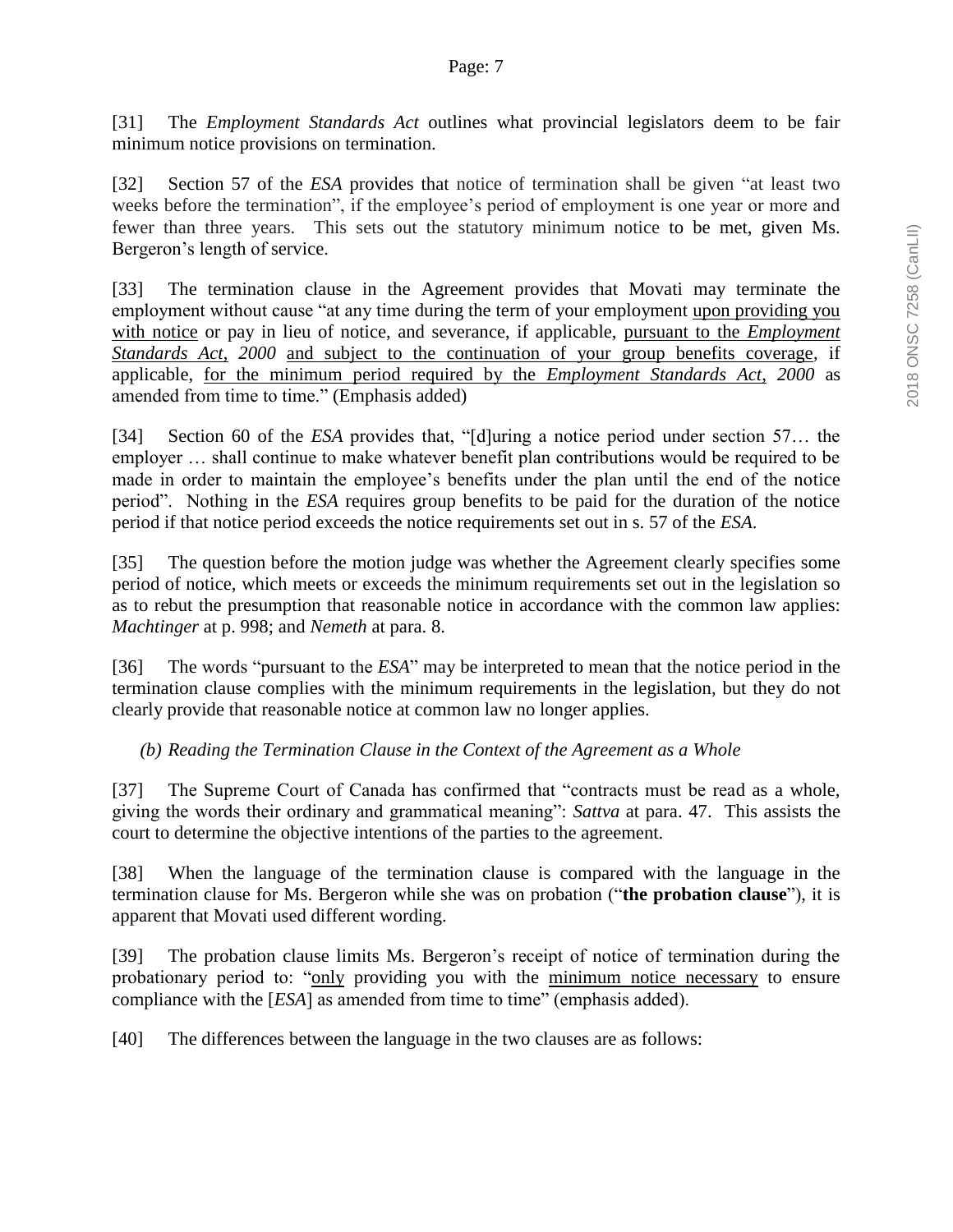- a. The *ESA* requires both payment during the notice period and group benefits to continue for a minimum two week period for a person in Ms. Bergeron's situation;
- b. The notice provision in the probation clause provides that payment upon termination during the probation period, will be made "only" for the "minimum notice necessary" to comply with the *ESA*;
- c. The group benefits provision in the termination clause provides that group benefit payments will be made only for the "minimum period required" by the *ESA*; but
- d. By contrast, the notice provision in the termination clause provides only that notice or payment in lieu of notice is made "pursuant to the *Employment Standards Act"*. There is no clear limitation of payments in lieu of notice in the termination clause to the minimum under the *ESA* as there is in the termination provision in the probation clause and the group benefits provision in the termination clause.

[41] The words "only" or "minimum" are not required language. However, the fact that the words "only" and "minimum" are used in the probation clause, and the word "minimum" is used in the group benefits provision of the termination clause, but neither is used in the notice provision in the termination clause, reflects a difference in the intention of the drafter.

[42] Based on the wording of the termination clause as seen in the context of the Agreement as a whole, the motion judge made no palpable and overriding error in concluding that the termination clause was not sufficiently clear and unequivocal to rebut the presumption that the reasonable notice requirements at common law apply: *Holm v. AGAT Laboratories Ltd.*, 2018 ABCA 23 at paras. 22 and 33-36.

*(c) Ambiguity*

[43] The motion judge found the termination clause was ambiguous and therefore invoked the *contra proferentum* principle.

[44] To invoke the *contra proferentum* principle, there must be genuine uncertainty and two possible meanings: *Oudin v. Centre Francophone de Toronto,* 2015 ONSC 6494, 2015 CarswellOnt 16476 at para. 51. It is not a means of finding the least favourable interpretation with a view to invalidating the agreement in whole or in part: *Amberber v. IBM Canada Ltd*, 2018 ONCA 571 at para. 45.

[45] The words in this termination clause provide that "the notice provision" is "pursuant to the *Employment Standards Act*" and group benefits coverage payments must be in accordance with the "minimum period required by the *Employment Standards Act*". Read together, the minimum period required by the *ESA* could refer to both the notice provision and the group benefits coverage, or only to the group benefits coverage.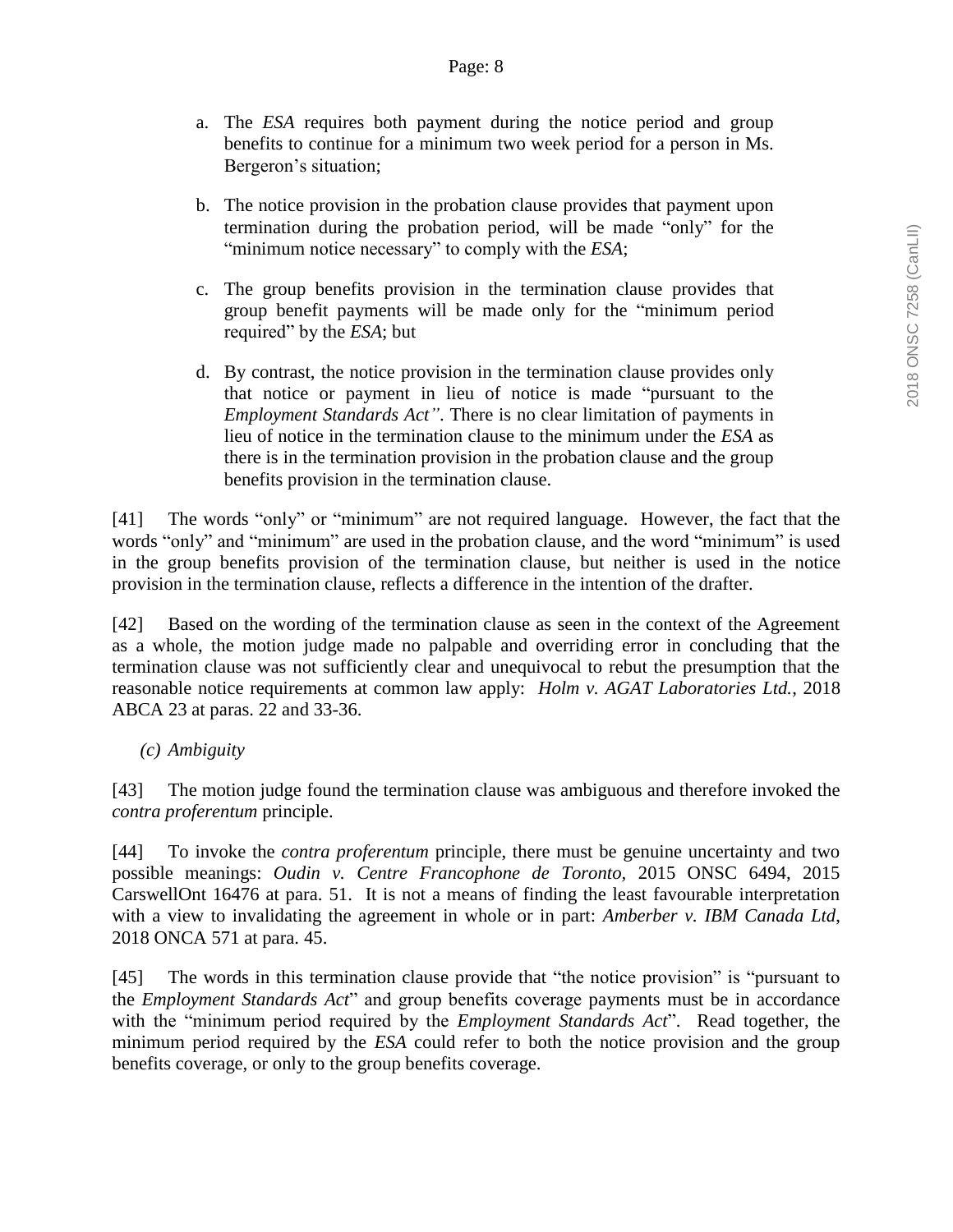[46] The rule of *contra proferentum* provides that, where there are two plausible interpretations, the courts should prefer the interpretation that grants better rights to the employee, who did not draft the provision: *Wood* at para. 28.

[47] Given these two possible interpretations, the motion judge made no palpable and overriding error in concluding that the provision should be interpreted in the manner that was more favourable to Ms. Bergeron.

## *(d) The Need for Specific Words or Warning Signs*

[48] The motion judge held that if the employer had used the term "only" that would "clearly indicate to the prospective employee that she would only be entitled to a notice period as per the *ESA*." Contrary to the submission made by the Appellant Movati, the motion judge did not say that specific wording was required, but simply provided an example of wording that would be clear.

[49] Secondly, the Appellant correctly notes that there is no requirement at law to include a warning sign in a termination clause. However, although the motion judge did observe that the termination clause "did not contain any explanation of warning sign", the legal standard she applied was whether the termination clause was sufficiently clear to rebut the presumption that Ms. Bergeron was entitled to reasonable notice in accordance with the common law. There was no palpable and overriding error in her determination that the clause was not sufficiently clear to rebut the presumption that the reasonable notice in accordance with the common law applied. (The reference to the necessity of a "warning sign" is based on the reasons in *Noguiera v. Second Cup*, 2017 ONSC 6315 that contain a misreading of *Farah v. EODC*, 2017 ONSC 3948).

*(e) Consideration of Ms. Bergeron's View* 

[50] Lastly, the Appellant submits that the motion judge alluded to the subjective view of Ms. Bergeron when it is the objective intention of the parties to the agreement that is relevant. A review of the reasons of the motion judge as a whole demonstrates that she did not allow Ms. Bergeron's evidence of her subjective intentions to overwhelm her reasoning. She reviewed the surrounding circumstances of the Agreement to deepen her understanding of the objective intentions of the parties and this evidence did not drive her analysis of the interpretation of the termination clause: *Amberer* at para. 49.

## *Conclusion*

[51] The central question on this appeal is whether the motion judge made a palpable and overriding error in her interpretation of the Agreement. She determined that the language in the termination clause was not sufficiently clear to rebut the presumption that common law notice applies.

[52] There was no palpable and overriding error in the motion judge's determination that the parties' intention to rebut the presumption was not "readily gleaned" from the language of the termination clause given: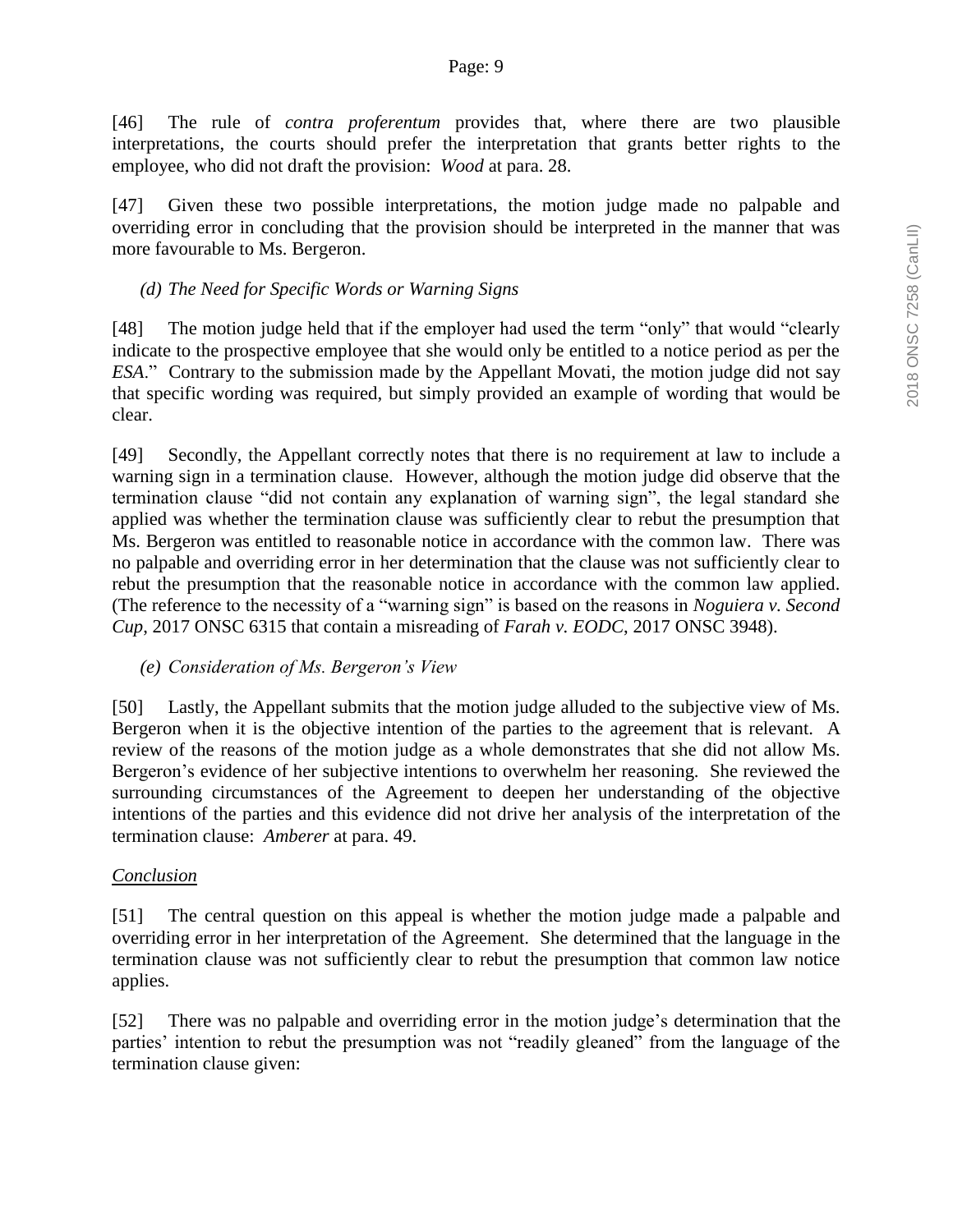- a. the presumption that reasonable notice at common law applies upon termination without cause;
- b. the wording of the termination clause (namely the difference between the wording in respect of notice and group benefit payments), and
- c. the difference between the wording of the notice provision in the probation clause and the wording of the notice provision in the termination clause.
- [53] For these reasons, the appeal is dismissed.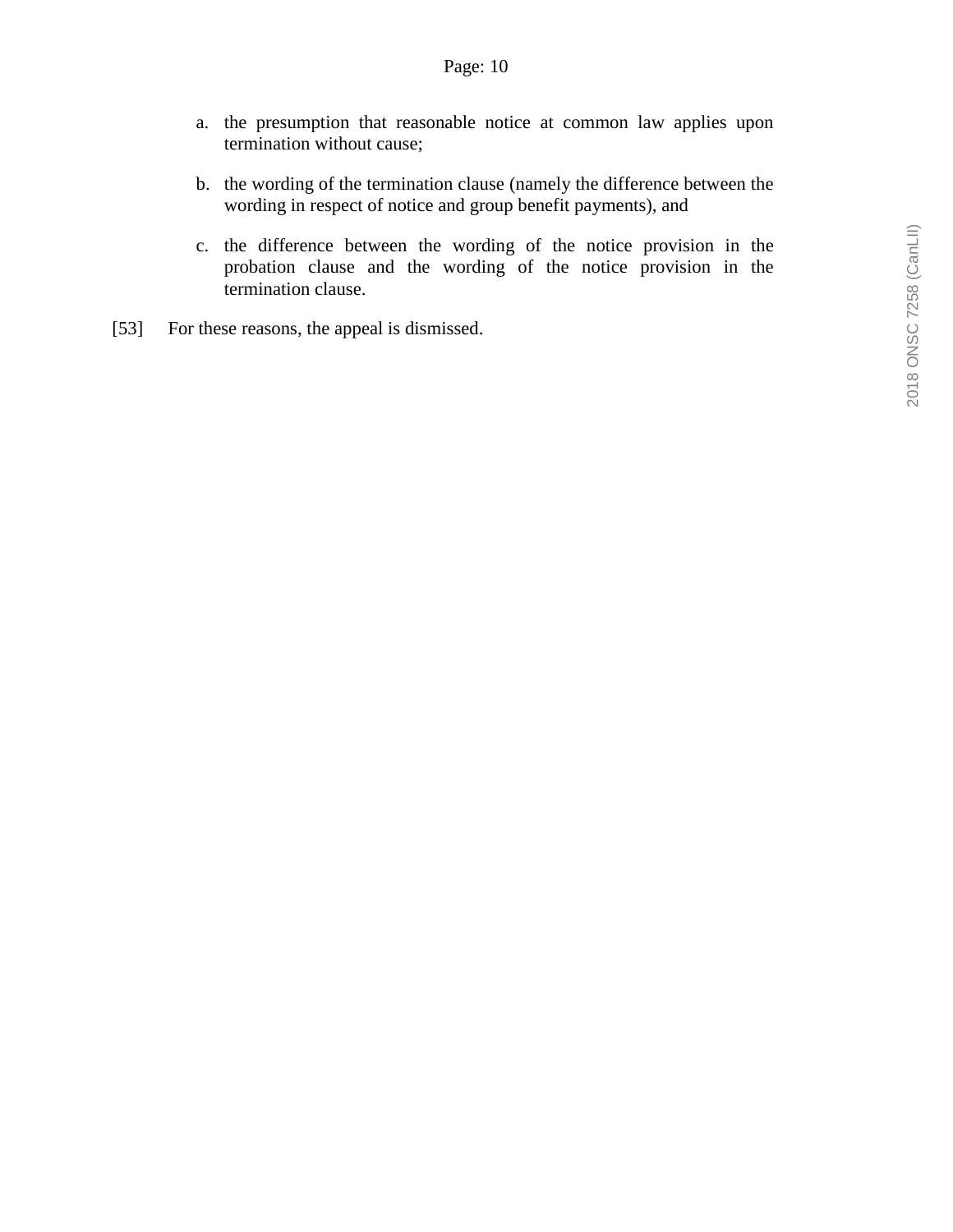[54] On the agreement of both parties, costs of this appeal and the motion below are fixed in the amount of \$17,500.00 and payable to the Respondent.

|         | THORBURN J. |
|---------|-------------|
| I agree | SWINTON J.  |
| I agree | COPELAND J. |
|         |             |

Released: December 6, 2018